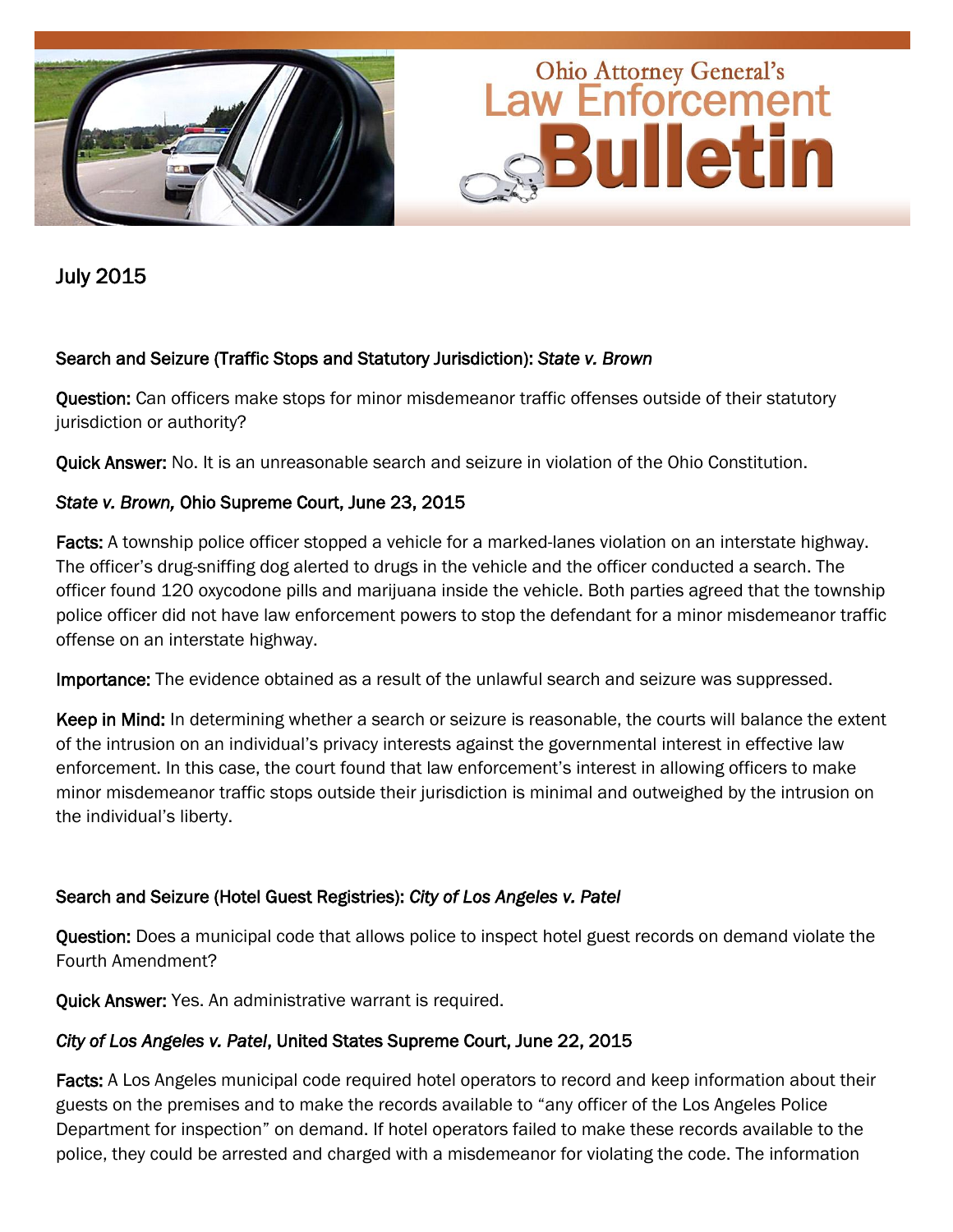included the guest's name and address, the number of people in the party, the make, model and license plate of each car, the date and time of arrival and scheduled departure date, the room number, rate charged, and method of payment.

Importance: Searches without warrants are *per se* unreasonable under the Fourth Amendment. Under the facts of the case, the administrative exception to the warrant requirement did not apply, nor did consent or exigency.

Keep in Mind: The Supreme Court emphasized that the ruling was very narrow. The rest of the recordkeeping law stands and police can still examine the records so long as they are complying with the Fourth Amendment. They just can't search without affording the owner a chance to have the request reviewed. The exception for exigent circumstances still allows police to effectuate quick searches.

# Search and Seizure (Personal Knowledge and Reasonable Suspicion): *State v. Freeman*

Question: Must an officer personally observe a traffic violation in order to have reasonable suspicion to stop the vehicle?

Quick Answer: No, an officer may rely on a fellow officer's observations as long as the officer has reasonable suspicion that the vehicle stopped committed one or more traffic violations.

# *State v. Freeman*, 9th Appellate District, Summit County, June 24, 2015

Facts: Members of the Narcotics Unit were conducting surveillance on a home due to complaints of drug activity. Two officers were assigned to assist with any stops that might need to be made. One of these officers received a radio transmission from an undercover detective. The detective reported that a burgundy Oldsmobile pulled up to the house, a front seat passenger got out and went into the house and returned to the car within a short time period. The detective requested assistance in following the vehicle. The detective called out the license plate number, the location, and the traffic infractions the driver was making. The officer eventually stopped the vehicle. He observed the occupants making furtive movements, so he had them exit the vehicle and he performed pat-downs. He found cocaine during a pat-down of the defendant.

Importance: There is no requirement that reasonable suspicion be based solely upon an officer's personal knowledge. Officers may rely on reliable communication from other officers. When another officer transmits reliable information that a vehicle has committed a specific traffic offense, an officer has reasonable suspicion to stop the vehicle.

Keep in Mind: The court will look at the totality of the circumstances to determine whether an officer has reasonable suspicion of criminal activity. In this case, the officer was made aware of the specific traffic violations before he stopped the vehicle, and the information was relayed to him as it was occurring. Based on this, the court found that the officer had reasonable suspicion of criminal activity to execute a traffic stop, even though he did not personally observe the traffic violations.